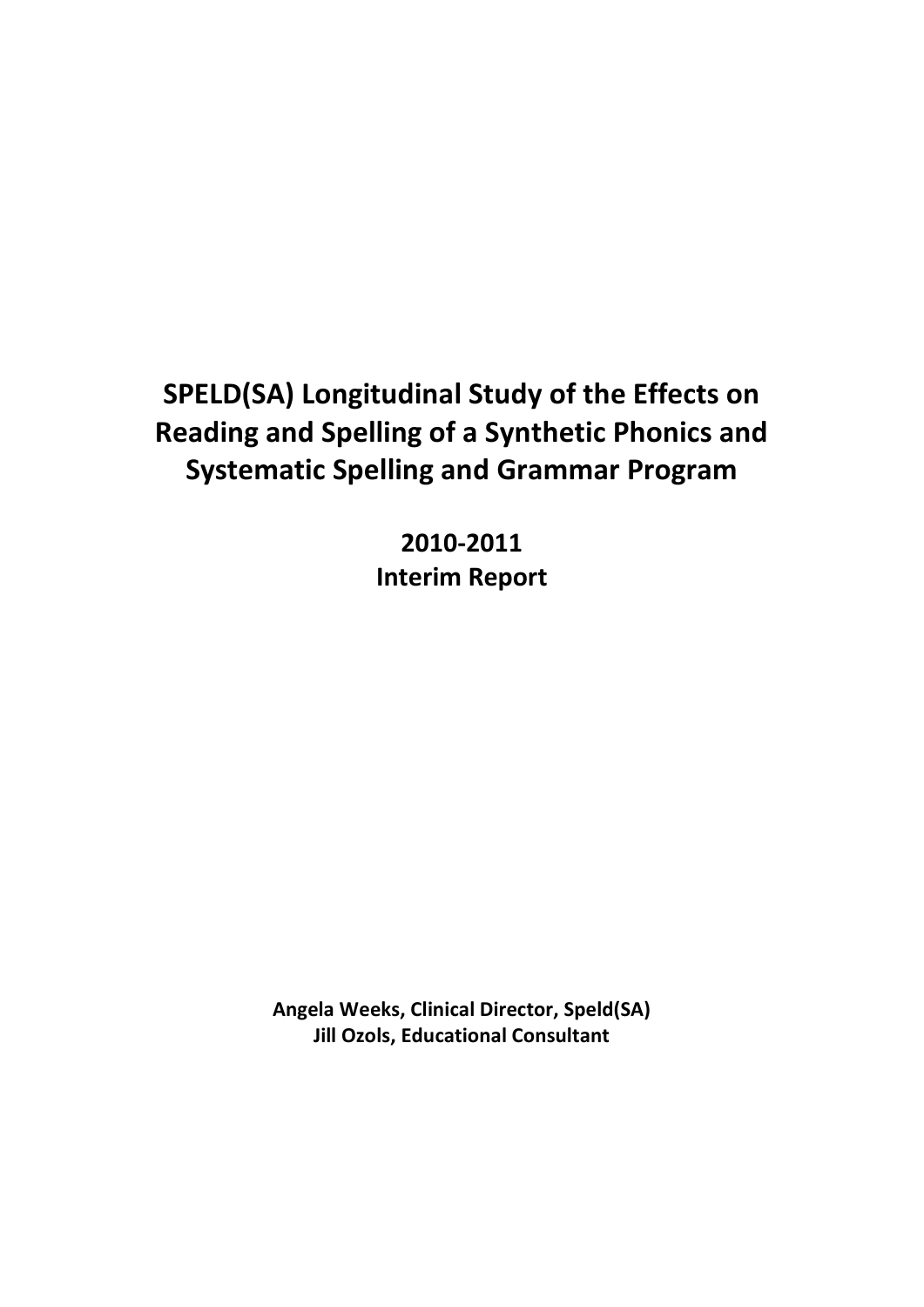## **Background**

In 2005, Johnston and Watson reported the outcomes of a seven-year study of the effects of synthetic phonics teaching in the first year of school on reading and spelling attainment during the primary school years.

The authors found that after the students' (males and females) first year at school they were, on average, 7 months above chronological age on tests of word reading and spelling.

At the end of the second year at school these same students were, on average, 11 months above chronological age on tests of word reading and spelling (with females nearly two months ahead of males in spelling).

# **South Australian study**

In 2010, SPELD(SA) commenced a 13-year study to investigate what effect the systematic teaching of synthetic phonics, and a systematic spelling and grammar program had on students in the first three years of school. The main goals of the study were:

- to monitor the progress of students who were receiving synthetic phonics and systematic spelling and grammar teaching through use of the Jolly Learning (1992) framework;
- to monitor participating students through to the end of their Year 12 by measuring the development of their reading and spelling skills.
- to review the effects on these students of the teaching of synthetic phonics, and the systematic teaching of spelling and grammar.

The study is following two cohorts of students from the first year at school through to completion of Year 12.

The students in the 2010 cohort were in Reception in 2010 and the 2011 cohort were in Reception in 2011.

This report describes the progress of the 2010 cohort over the first two years of the study.

#### **2010 Cohort**

There were 257 Reception students (123 males and 134 females) aged between 4 years 6 months and 6 years 4 months (average age: 5 years 3 months). The students represented ten schools from across the three education sectors in South Australia: Public, Catholic and Independent schools.

One school had only 3 Reception students while the largest group from a single school had 71 Reception students.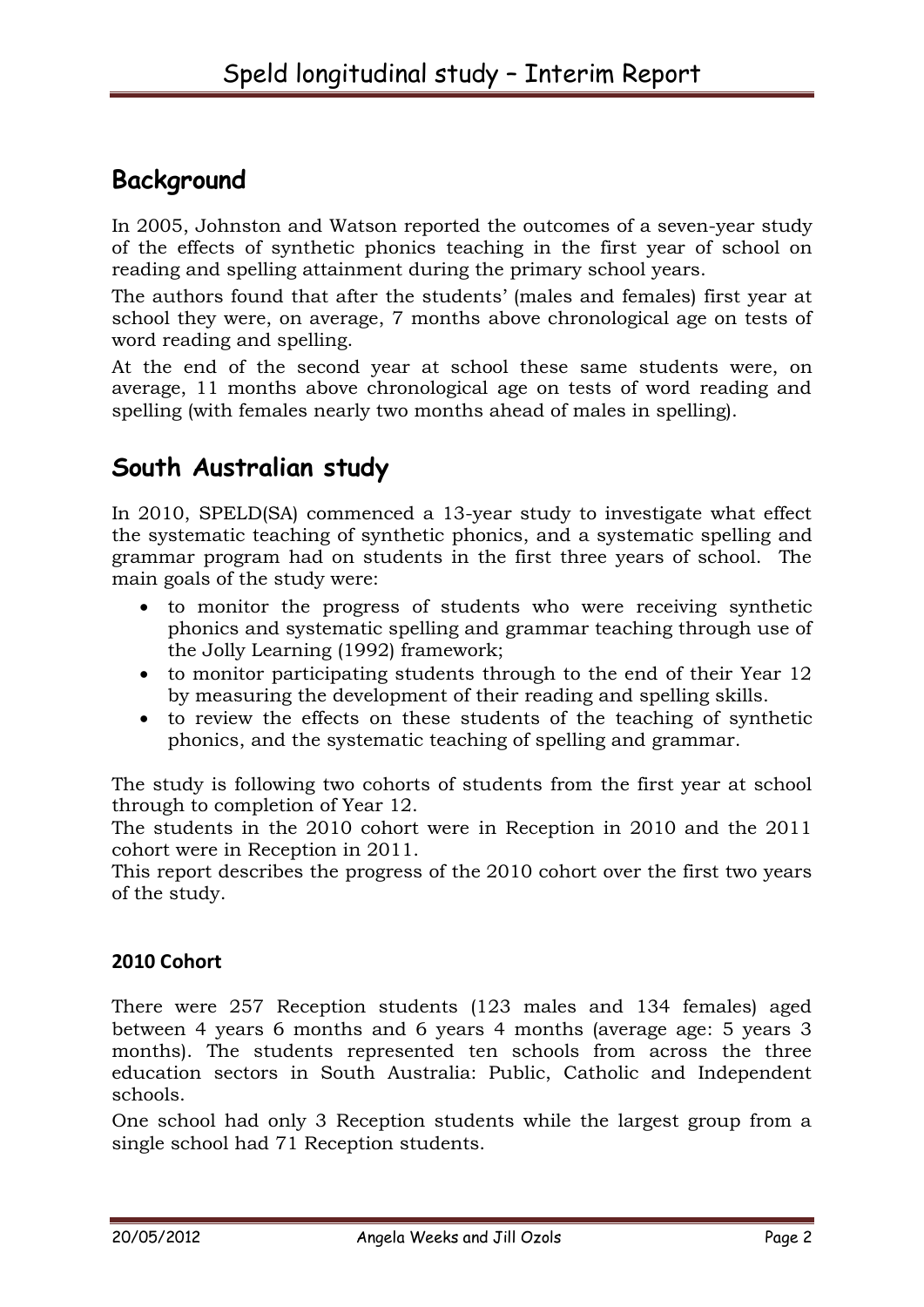Students were given a pre-test on entry to Reception and subsequently taught through the use of Jolly Phonics and Jolly Grammar instruction during Reception and Year 1. Progress was monitored at the end of each term through curriculum-based measures and students were formally assessed at the end of 2010 and 2011 using the Waddington Reading and Spelling tests (alternate forms).

## **The Pre-test**

The pre-test used to assess students at the beginning of this study was a school entry level test known as SPAT-SE which is a version of the Sutherland Phonological Awareness Test (SPAT) developed by Neilsen (2010). The purpose of the pre-test was two-fold:

1. To establish whether the 2010 cohort is representative of the wider population. If not, any positive results from the Waddington tests might in part be attributable to the particular student sample.

2. To provide a baseline measurement of skills known to predict achievement in literacy. This would enable the researchers to identify any relationships between students' skills at school entry and subsequent reading and spelling scores.

#### **Results of pre-test**

The frequency distribution of the scores obtained by the 2010 cohort in the SPAT-SE shows a negative skew, with a mean score of 30.5 and standard deviation of 10.8. This compared very favourably with results obtained in other studies by Neilson, R. (2012, in press) which also showed a negative skew, a mean score of 29.5 and the same standard deviation of 10.8. It can be concluded that there was nothing atypical about the particular cohort in this study. The mean scores for males and females were 30.4 and 30.6 respectively, showing virtually no gender difference.

#### **The Program**

Most teachers with students in the study had received at least two hours of training in the Jolly Phonics/Jolly Grammar programs and they were expected to closely follow the manuals.

Midway through each term a test protocol was sent to schools via electronic and hard copy. The subtests measured the skills taught (according to the manual) in that particular term.

Schools returned results to Speld by the end of week 2 of the following term except in Term 4 when results were sent in before schools finished for the year.

Test content was cumulative i.e. fundamental skills, such as knowledge of the sounds of the letters of the alphabet and how to form each letter correctly, continued to be tested until a student had achieved full marks at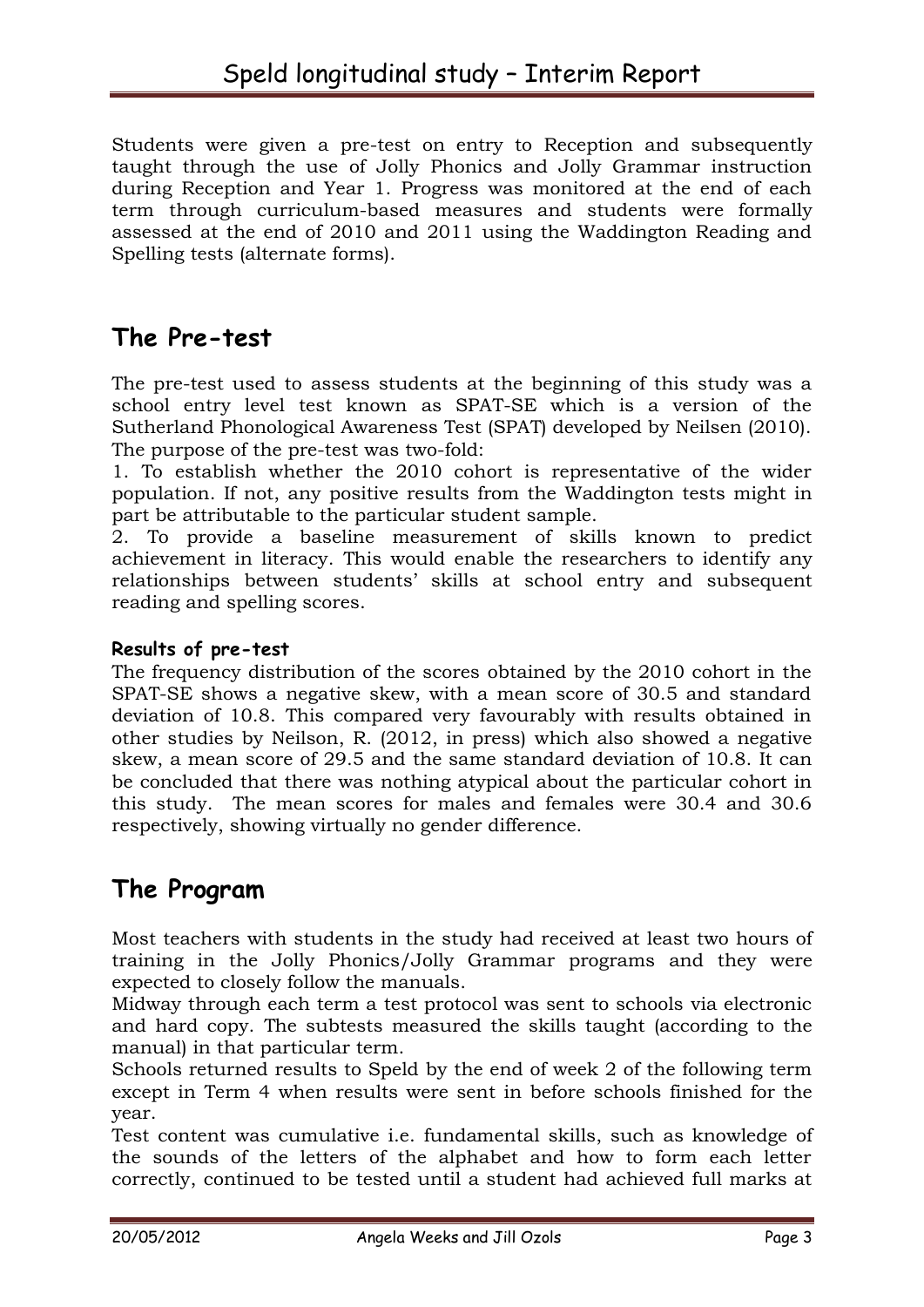the end of two consecutive terms or to the end of Year 1. Students undertook the Waddington Reading and Spelling tests (alternate forms) at the end of each year.

#### **Analysis of 2010 reading results at the end of Reception**

A total of 257 students (123 males and 134 females) undertook the Waddington Diagnostic Reading Test at the end of 2010.

The raw score from this test was converted into a reading age using conversions provided within the Waddington Resource Kit. The Standard Error of Measurement was  $\pm 2$  months. This was then compared with students' chronological ages to determine if students were ahead or behind the average level for their age. At the end of their Reception year, the 2010 cohort was reading, on average, 13.1 months above chronological age.

The average for females was 14.2 months and for males, it was 12.0 months, demonstrating that while males made significant progress, females were significantly further ahead than males in reading at the end of their first year of school.

- 8 students (3.1%) were statistically below chronological age in reading.
- 17 students (6.6%) were statistically at chronological age in reading.
- 232 students (90.3%) were statistically above chronological age in reading.

Of those above chronological age:

- 112 (43.6% of the total) were between one and two years above chronological age.
- 25 (9.7% of the total) were between two and three years above chronological age.
- 3 (1.2% of the total) were more than three years above chronological age.

A total of 140 students (54.5% of the total) were more than one year above chronological age in reading.

#### **Analysis of 2011 reading results at the end of Year 1**

224 students (118 females and 106 males) in this study undertook the Waddington Diagnostic Reading Test at the end of 2011. This included seven students who were not included in the 2010 Waddington Diagnostic Reading Test.

Forty students had either moved school, missed the reading test or their school had dropped out of the study by the end of the second year. These forty students were, on average, 9.3 months above chronological age at the end of the first year (2010) so their non-inclusion is likely to have had minimal effect on the overall results for 2011.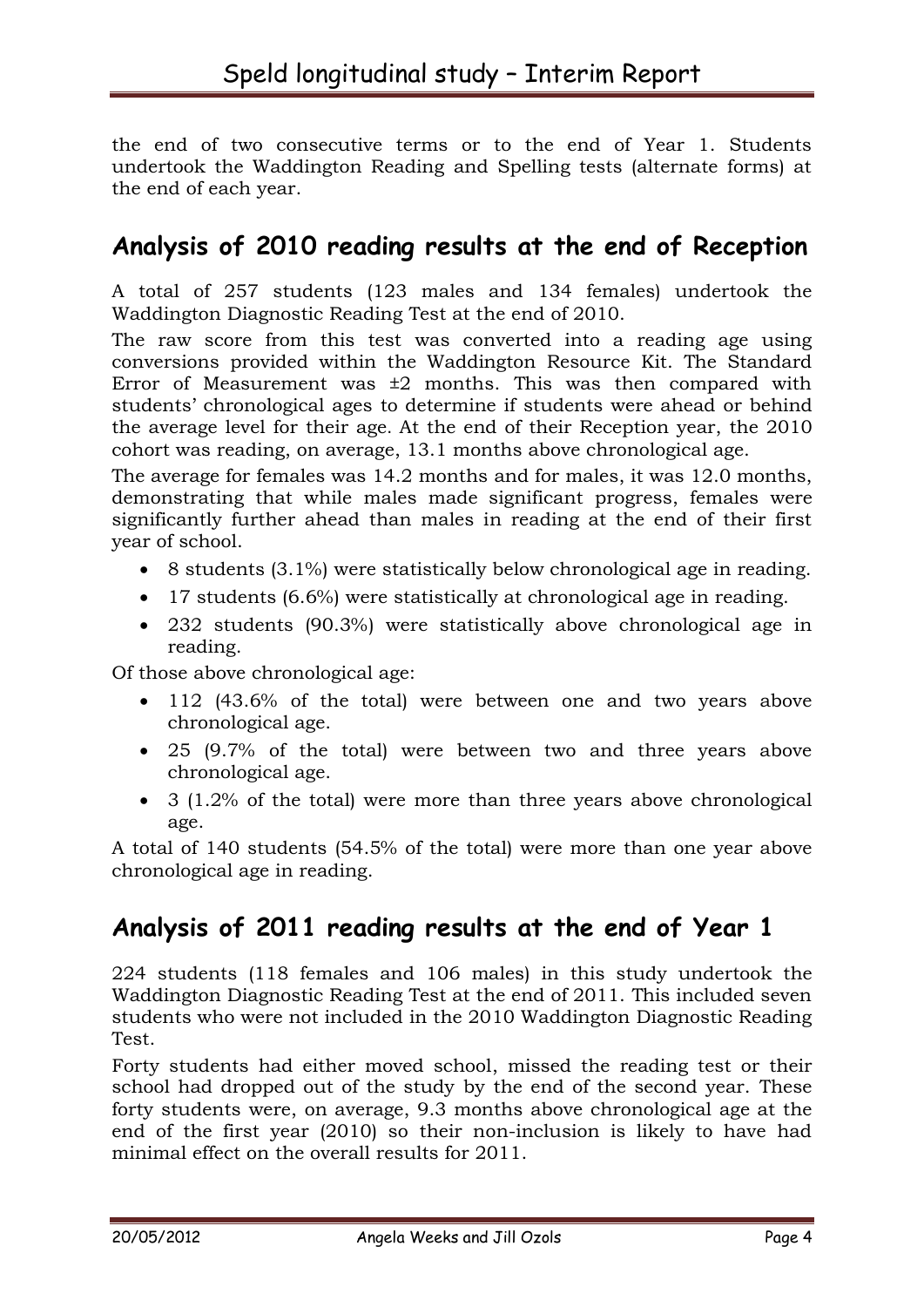On average, reading results for 2011 were 14.8 months above chronological age. This result is higher than in 2010 and indicates the positive effect of the program in the first two years of school.

The average for females was 15.8 months and for males it was 13.8 months, again demonstrating that males benefited from the program and females were significantly further ahead of the males. The narrowing of the gap between the two groups (from 2.2 months to 2 months) is not significant.

- 13 students (10 males and 3 females, 5.8%) had results statistically below chronological age. There was a higher percentage of students at the end of their second year at school reading below their chronological age.
- 9 students (4.0%) were statistically at chronological age.
- 202 students (90.2%) were statistically above chronological age

Of those with reading skills above chronological age:

- 96 students (42.9% of the total) were between one and two years above chronological age.
- 35 students (15.6% of the total) were between two and three years above chronological age.
- 4 students (1.8% of the total) were more than three years above chronological age.

A total of 135 students (60.3% of the total) were more than one year above chronological age in reading at the end of their second formal year of school.

# **Analysis of Waddington spelling results at the end of Reception**

A total of 257 students in this program (134 females and 123 males) undertook the Waddington Diagnostic Spelling Test at the end of 2010. The raw score from this test can be converted into a spelling age using conversions provided within the Waddington Resource Kit, with a Standard Error of Measurement of  $\pm 3$  months. This can then be compared with students' chronological ages to determine if students are ahead or behind where they might be expected to be in their development.

On average, spelling results for this cohort were 18.1 months above chronological age. This is a significant difference which indicates the positive effect of the program in the first year.

The average for females was 19.0 months and for males it was 17.0 months, demonstrating that while males benefited from the program, the females were significantly further ahead in spelling than the males.

- 2 students (both males, 0.8%) were below chronological age in spelling.
- 10 students (3.9%) were at chronological age in spelling.
- 245 students (95.3%) were above chronological age in spelling.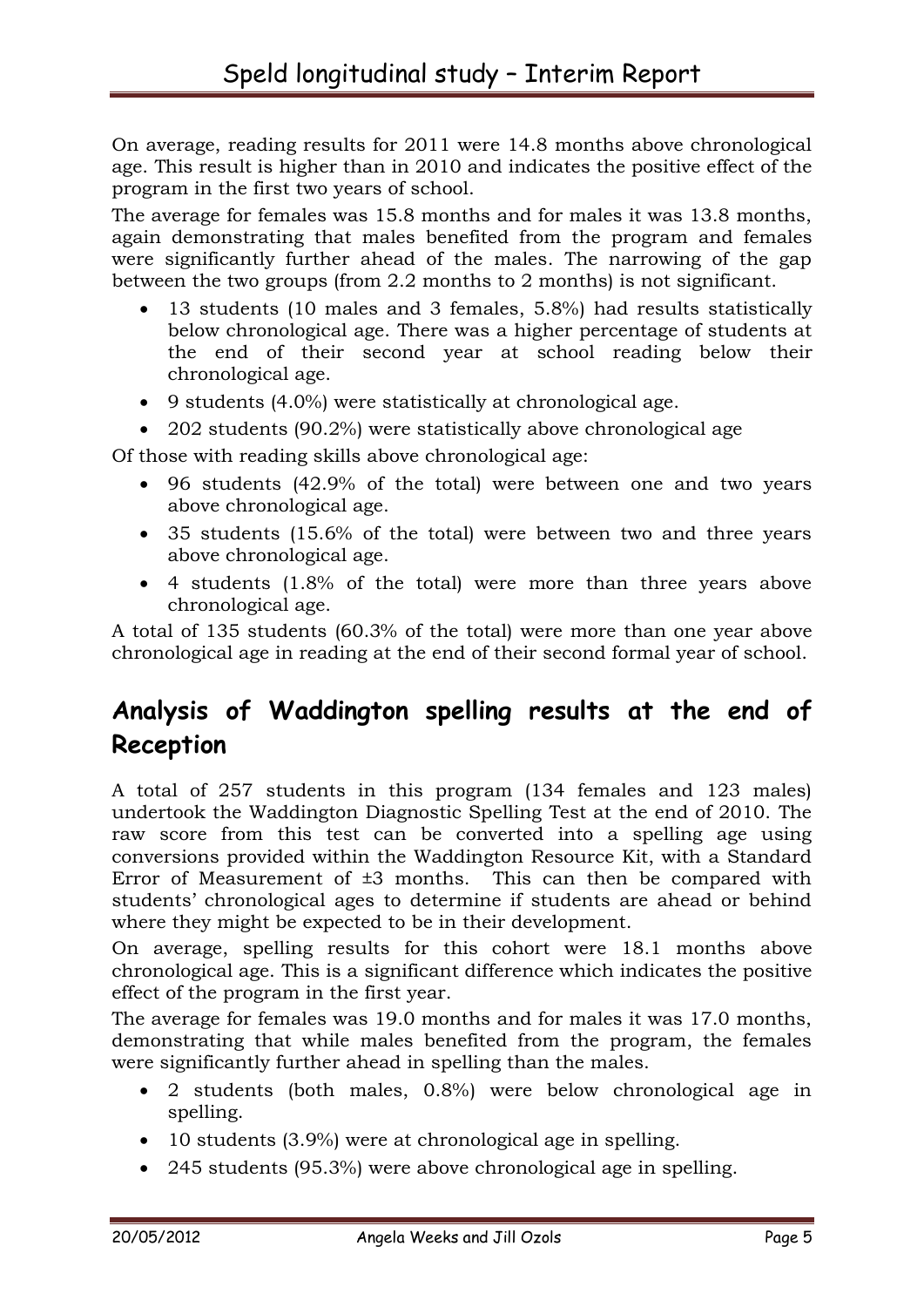Of those above chronological age:

- 125 students (48.6% of the total) were between one and two years above chronological age.
- 58 students (22.6% of the total) were between two and three years above chronological age.
- 8 students (3.1% of the total) were more than three years above chronological age.

191 students (74.3% of the total) were more than one year above chronological age in spelling at the end of their first year of school.

# **Analysis of Waddington spelling results at the end of Year 1**

A total of 222 students in this program (118 females and 104 males) undertook the Waddington Diagnostic Spelling Test at the end of 2011. This included seven students who did not sit for the 2010 Waddington Diagnostic Spelling Test, meaning that 42 students had moved school, missed the spelling test or their school had dropped out of the study by the end of the second year. These 42 students were, on average, 13.3 months above chronological age at the end of the first year so their non-inclusion is likely to have minimal effect on the overall results for 2011.

On average, spelling results for 2011 were 17.7 months above chronological age. This is similar to the 2010 result and is again very significant, clearly demonstrating the positive effect of the program in the first two years.

The average for females was 18.3 months and for males it was 17.0 months, again demonstrating that males benefited greatly from the program, and the females were significantly further ahead of the boys in spelling at the end of the second year of formal schooling. The narrowing of the gap between the two groups (from 1.9 months to 1.3 months) is not significant.

- 6 students (4 males and 2 females, 2.7%) had results statistically below chronological age.
- 14 students (6.3%) were statistically at chronological age.
- 202 students (91%) were above chronological age in spelling at the end of the second year of formal schooling.

Of those achieving above chronological age:

- 86 students (38.7% of the total) were between one and two years above chronological age in spelling
- 52 students (23.4% of the total) were between two and three years above chronological age in spelling
- 11 students (5% of the total) were between three and four years above chronological age in spelling.
- 1 student (0.5% of the total) was over four years above chronological age in spelling.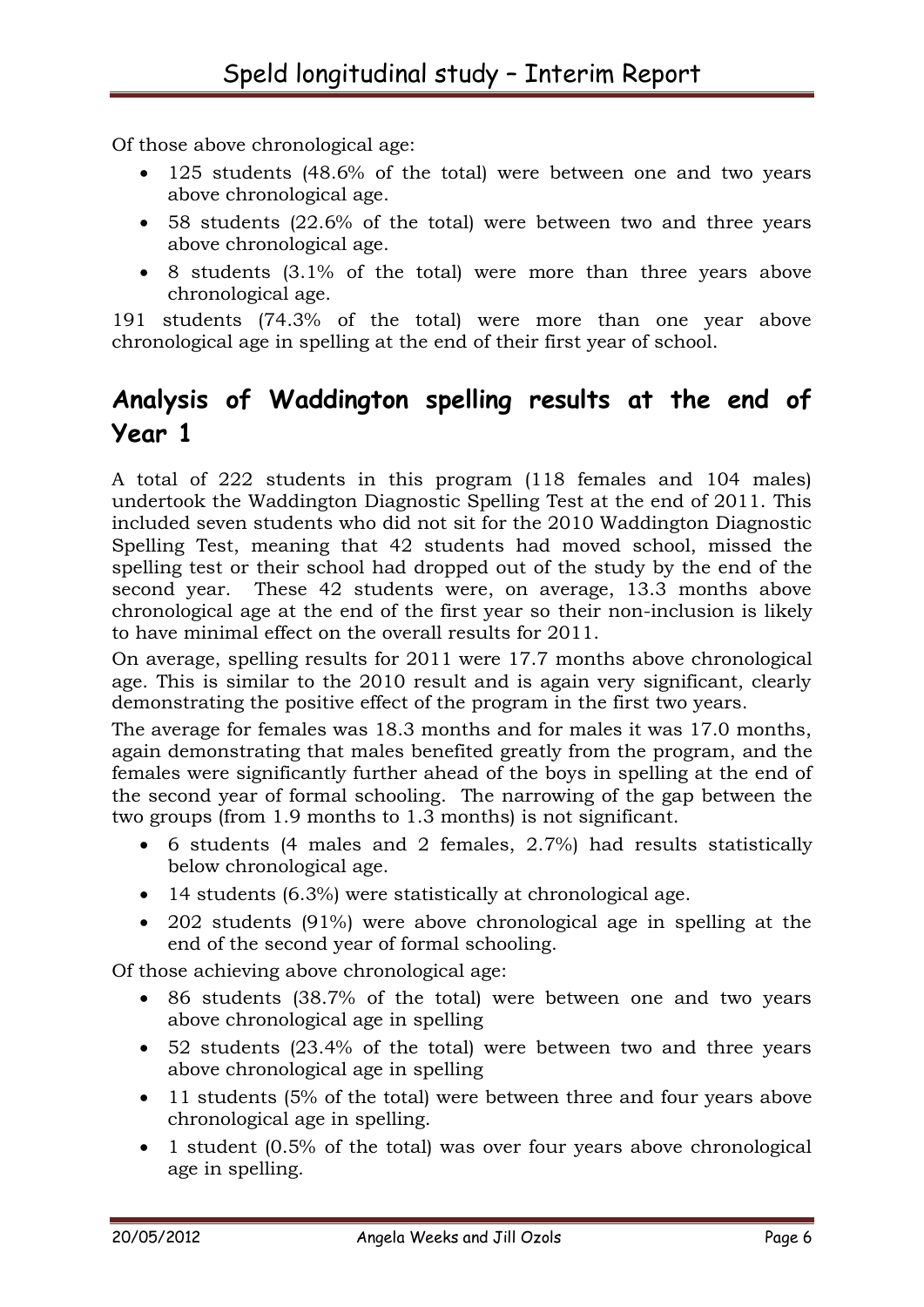150 students (67.6% of the total) were more than one year above chronological age in spelling.

# **Subtests of the SPAT-SE pre-test as good predictors of Waddington results**

The following table provides the Pearson correlation coefficients between each of the subtests and the total of the SPAT-SE pre-test and the raw Waddington scores for reading and spelling in 2010 and 2011.

|                  | Syllable<br>Isolation | Rhyme<br><b>Detection</b> | <b>First Sound</b><br><b>Identification</b> | Letter<br>Identification | Name<br>Writing | <b>TOTAL</b> |
|------------------|-----------------------|---------------------------|---------------------------------------------|--------------------------|-----------------|--------------|
| 2010<br>spelling | 0.30                  | 0.33                      | 0.47                                        | 0.53                     | 0.43            | 0.55         |
| 2010<br>reading  | 0.36                  | 0.41                      | 0.48                                        | 0.52                     | 0.45            | 0.59         |
| 2011<br>spelling | 0.26                  | 0.29                      | 0.39                                        | 0.45                     | 0.33            | 0.47         |
| 2011<br>reading  | 0.37                  | 0.36                      | 0.41                                        | 0.46                     | 0.35            | 0.53         |

Table 1: Pearson correlation coefficients

These correlation coefficients provide a measure of the degree to which two sets of numbers are correlated. To be highly correlated (in other words, that one is a good predictor of the other), coefficients should be of the order of .85 or better.

 It can be concluded that none of the pre-test scores were useful in predicting the scores obtained in the Waddington tests at the end of Reception or Year 1.

As an example, the following graph illustrates this lack of correlation. It shows that for every starting score in the Letter Identification subtest, students have obtained a wide spread of marks in the Waddington Reading test in 2010.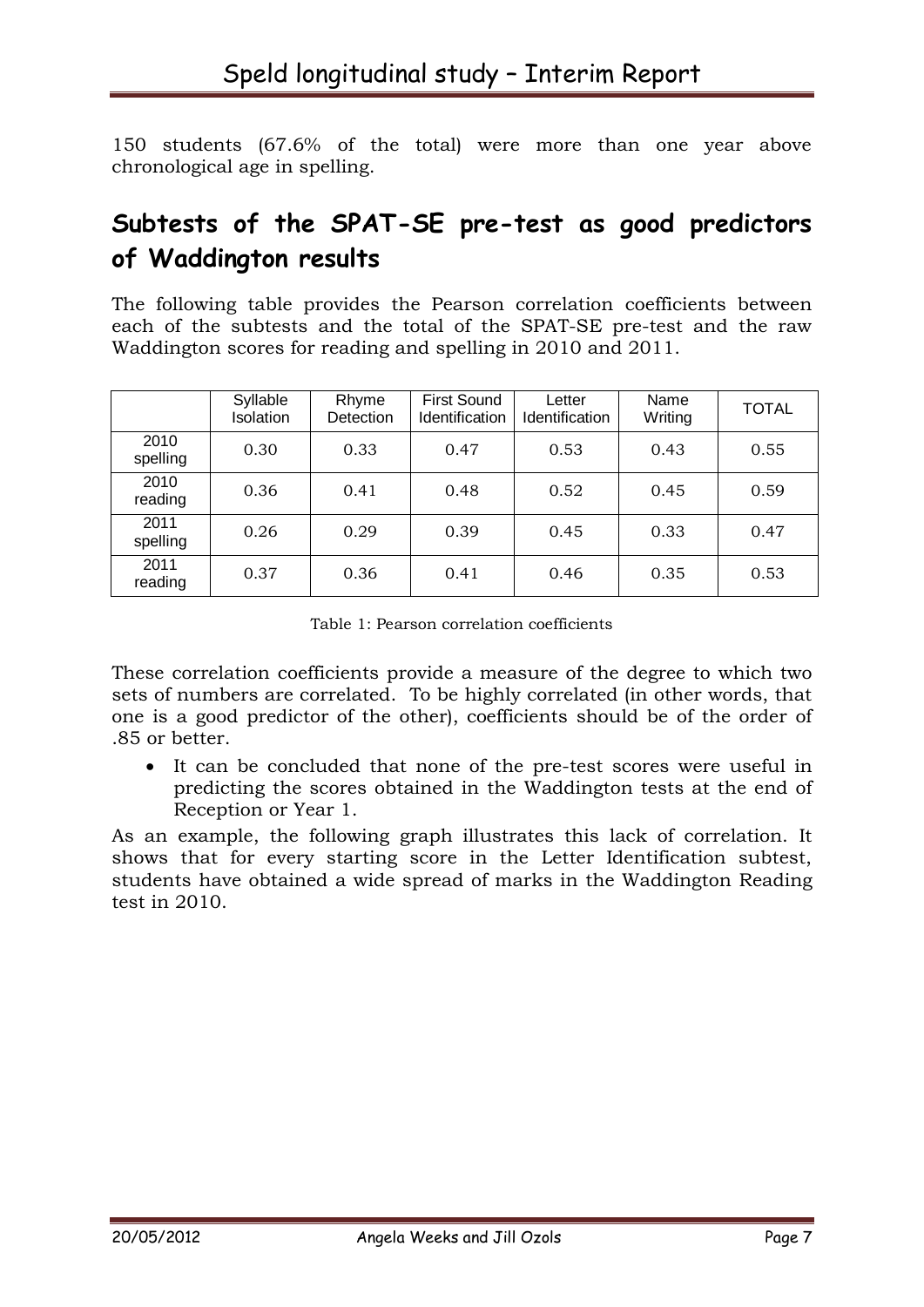

Graph 1: Letter identification and reading in 2010

In many respects, this may be expected because there has been emerging evidence from the Waddington test results that the program which has been provided to these students has had a significant and positive impact.

 The pre-test scores may well be good predictors of performance at the end of Reception and Year 1 without this program, but the positive effects of the program have negated this predictive ability.

#### **Correlation between age and Waddington results**

The Pearson correlation coefficient for age as at the 2010 Waddington test and the Waddington spelling score was 0.29 and the corresponding coefficient for the Waddington reading score was 0.28. The correlation between age and Waddington results in 2010 was therefore very weak.

The corresponding Pearson coefficients in 2011 are 0.07 and 0.10, indicating virtually no correlation between age and Waddington results in 2011.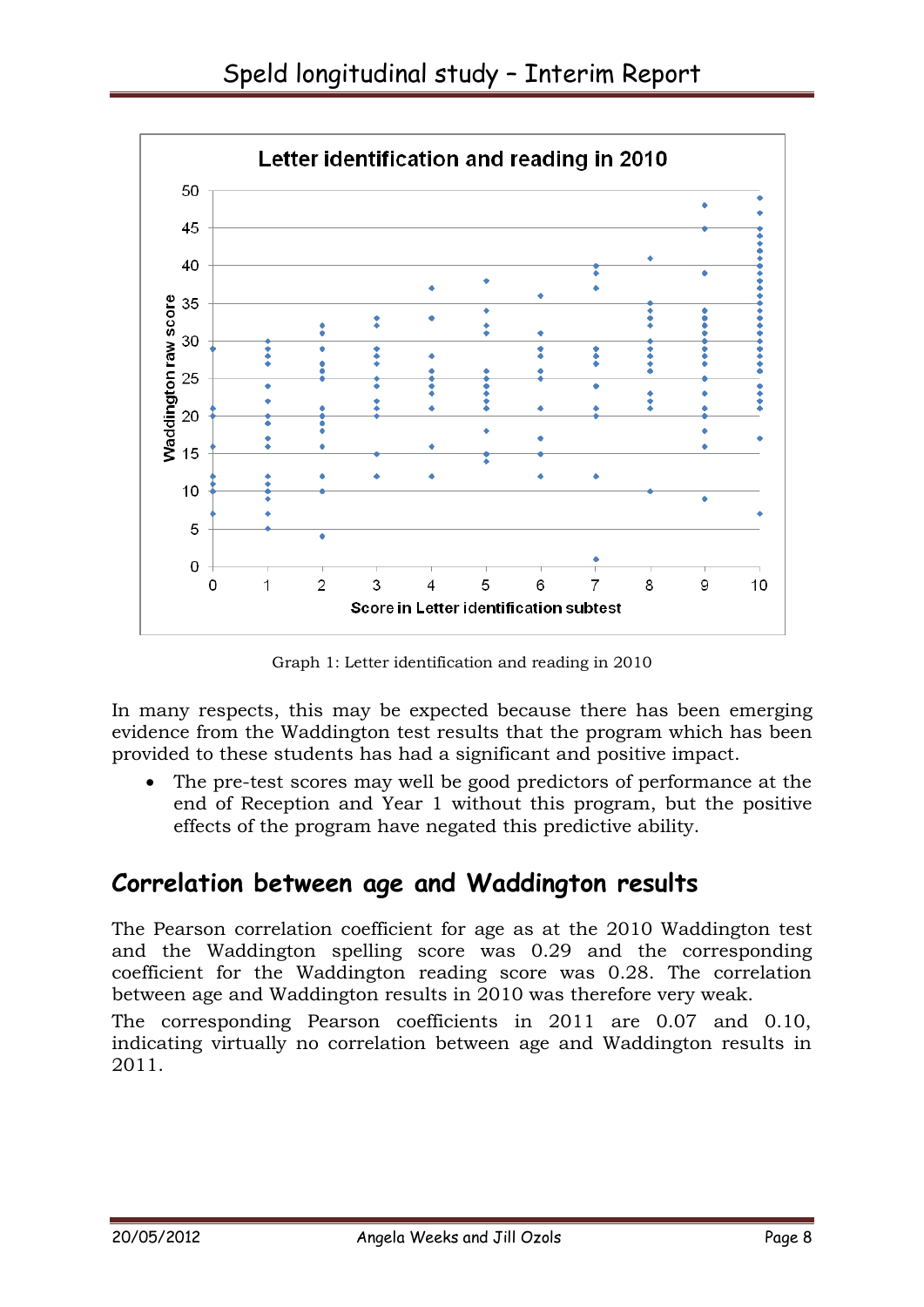# **Correlation between number of terms in Reception and Waddington results**

There is no correlation between the number of terms in Reception and Waddington results in either 2010 or 2011. The Pearson correlation coefficients for 2010 spelling and reading were 0.04 and 0.08 respectively and for 2011 were 0.04 and -0.01 respectively.

## **Conclusion**

By the end of their second year of formal schooling, students in this study, aged between 6 years 5 months and 8 years 2 months (average age 7 years 1 month), had made a very strong start with the development of their reading and spelling skills. The average gain in reading (14 months above chronological age) and spelling (17.7 months above chronological age) is greater than that of the students in the Clackmannanshire study whose reading and spelling scores were 11 months above chronological age at the end of their second year at school.

Although the study is in the early stage it appears that the effects of the program may be diminishing in spelling but not in reading. While this is to be expected since the effects of training programs usually wash out **(**Johnston & Watson, 2005), in Scotland the effects of the program were evident in both reading and spelling for at least six years after the training was completed - the point at which the students stopped being tested. In the Clackmannanshire student sample, the reading abilities of both females and males were on a par at the end of the first year (Reception) but females were ahead of males in spelling at the end of Year 1. In South Australia, the females were ahead in reading and spelling at the end of Reception and at the end of Year 1.

# **Comment**

This study demonstrates that the program of synthetic phonics, systematic spelling and grammar instruction used to teach these students offers the potential to develop students' reading and spelling skills during their first two years of school, regardless of the students' level of ability in skills known to predict reading and spelling achievement at school entry.

Furthermore, the analyses conducted in this study indicate no correlation between literacy achievement and age or number of terms spent in Reception. What does appear to make a difference to reading and spelling achievement is the program that the students are taught and what they learn from it.

The percentage of students with reading and spelling scores below chronological age increased over the two years. It will be important to